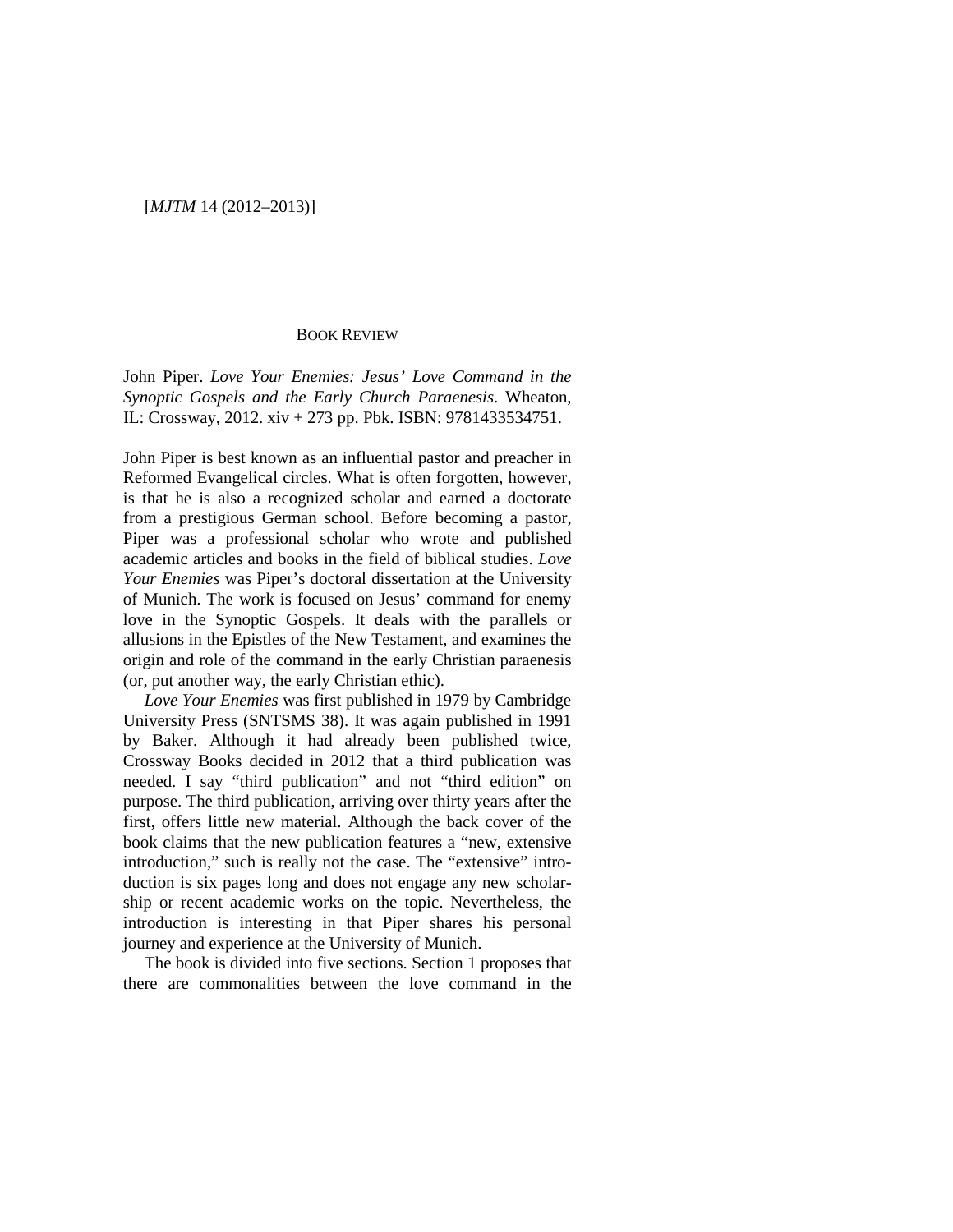## R2 *McMaster Journal of Theology and Ministry* 14

Synoptics and the ethical imperatives found in 1 Thess 5:15, Rom 12:17, and 1 Pet 3:9. Section 2 investigates the origin of the command for enemy love in the New Testament. Here, Piper interacts with primary literature from both Jewish and Hellenistic sources. The third section is an evaluation of the love command within the context of Jesus' ministry and offers some valuable methodological arguments in favor of the validity of systematizing a teaching like this (pp. 66–68). Sections 4 and 5 examine the meaning of the command in the Epistles and Synoptics respectively. The final portion is a succinct conclusion. Three indexes are also provided and offer the reader details about the passages cited, the subject matter considered, and modern authors.

What proves puzzling is the purpose of a third publication. Let us think through the potential audiences. I do not think scholars, for example, would be eager to purchase this book. The quality and technicality of Piper's research is not the issue—he is thorough, but the work itself is nearly forty years old. Dozens, if not hundreds of commentaries, monographs, and journal articles have been written on this topic and related subject matter in the past forty years. The book contributes little to the current conversation in Synoptic studies. Considering the advances in biblical studies within Qumran scholarship, or the Christology of the New Testament, one wonders what subtle or significant differences would arise in retrospect.

What about lay people interested in New Testament studies? Perhaps that is the intended target audience? Again, this is implausible. Piper's book is a doctoral dissertation. As such, it supposes a certain level of mastery of both primary and secondary literature related to Synoptic studies. Furthermore, the work also supposes a workable knowledge of Greek, Hebrew, and German. For example, in the Conclusion the author drives home a significant point by including an eight line quotation in German that is left untranslated (p. 172). Language issues aside, the level of competence required to follow Piper's work is significant. Aspects of New Testament interpretation such as form and source criticism are presupposed as well as the history of interpretation of the Synoptics within scholarly circles. This